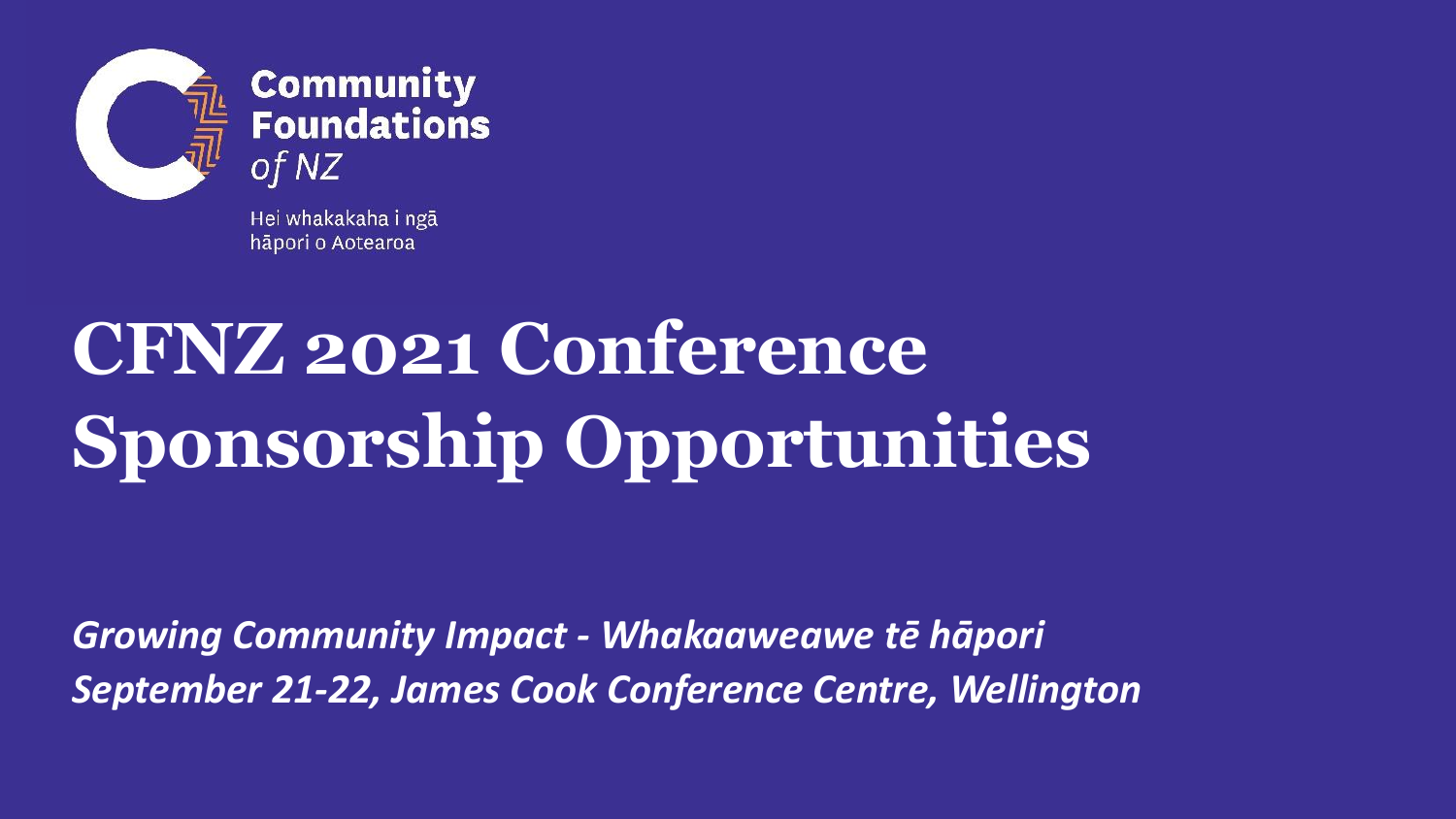"I believe that corporate generosity benefits both companies and the community, so it's a win-win. Social responsibility can be the driving force behind company growth, it makes people feel good about coming to work, it fosters better working relationships and creates a feeling of goodwill for customers or clients.

I see Community Foundations as a simple, strategic, meaningful and enduring way for business to give for the future of this country and their communities. Become a giving partner today and make a real difference, we all have a part to play in the wellbeing of our people and planet".





#### *Sir Stephen Tindall, The Tindall Foundation*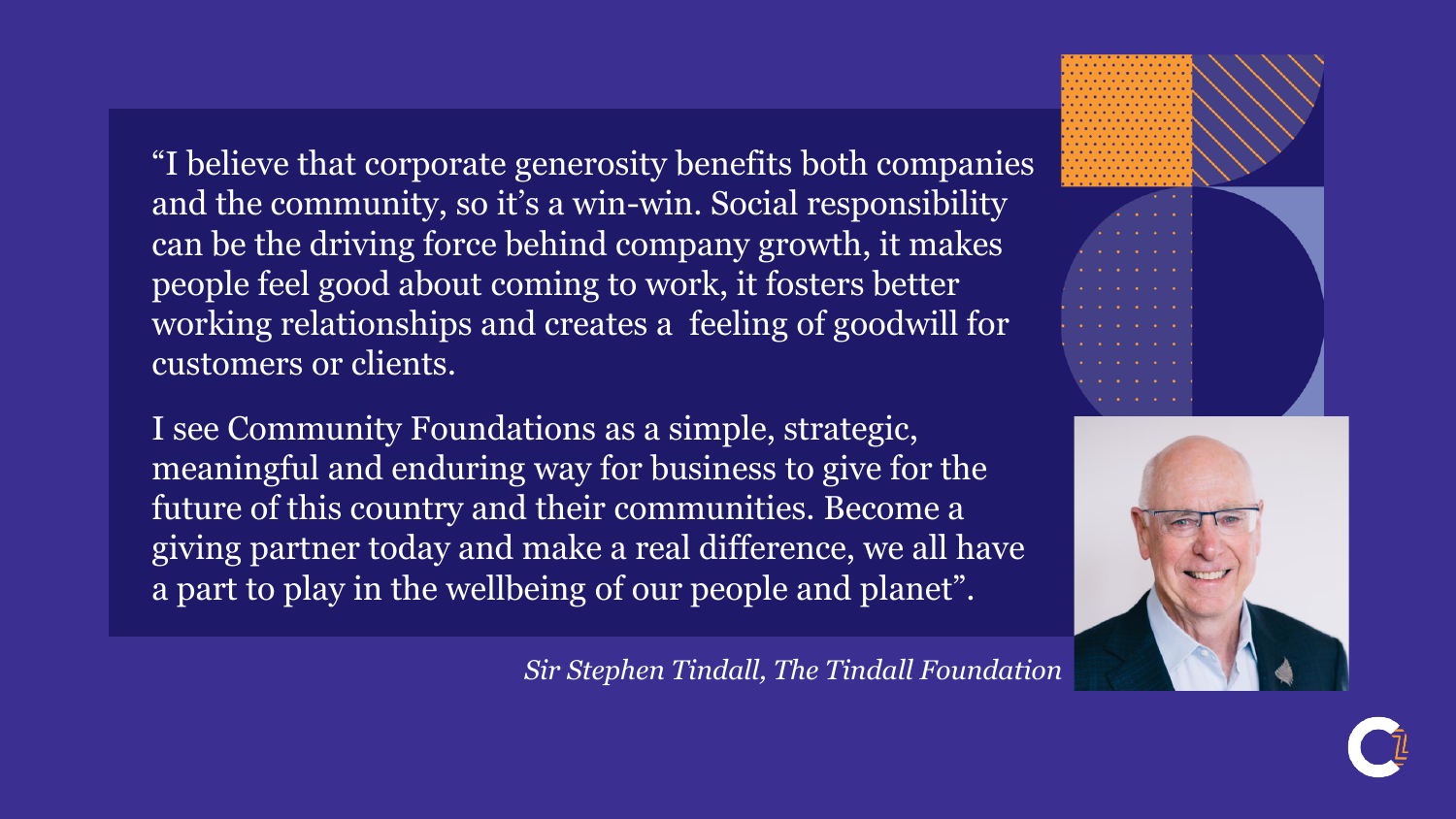#### **Who are we?**

Community Foundations of NZ (CFNZ) is the national body supporting the growing network of local Community Foundations, currently found in 17 regions across New Zealand.

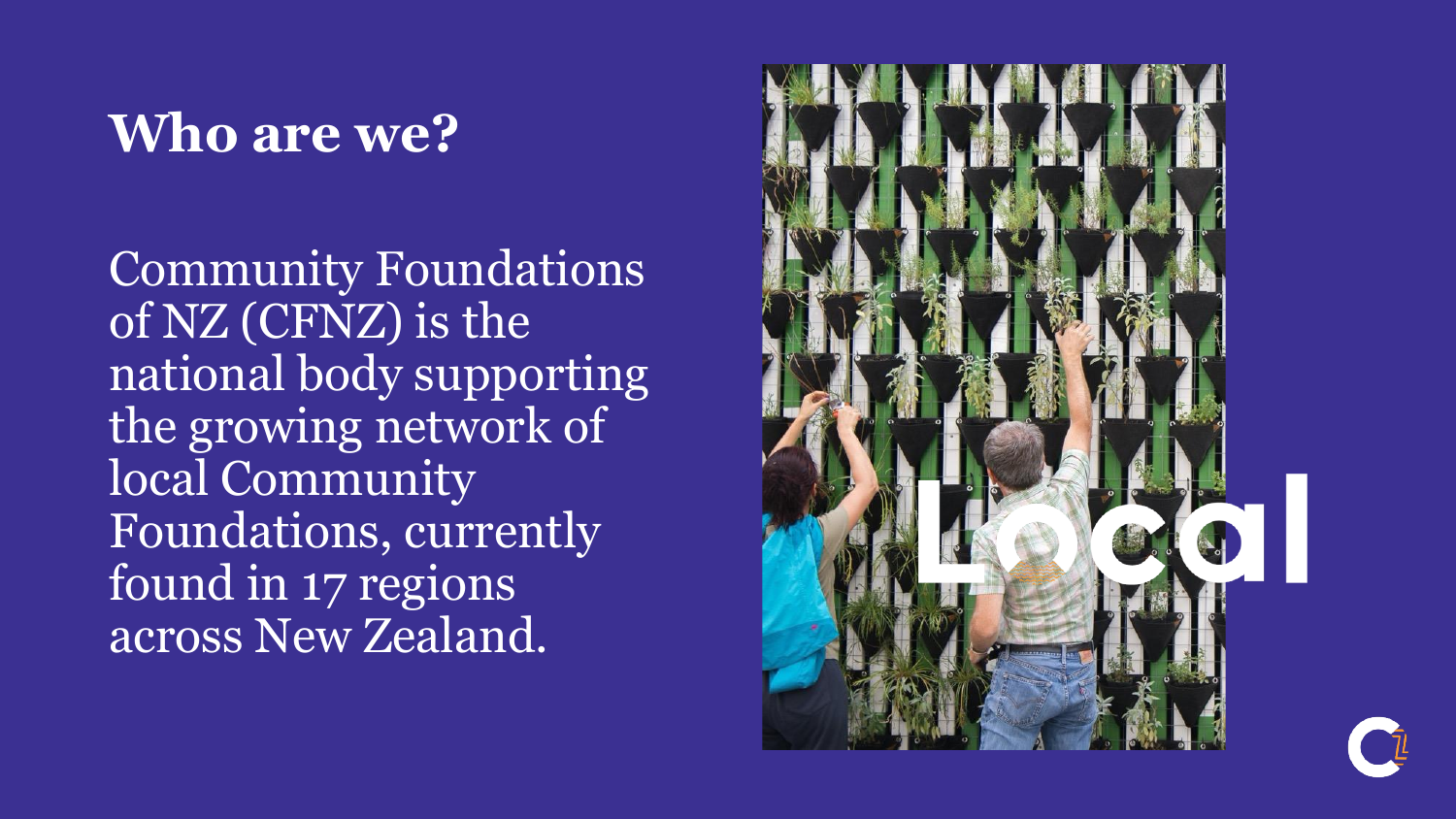### **Our network**

- **17 Community Foundations**
- **\$50m + granted to NZ communities in the past 5 years**
- **\$200m under managed funds**
- **33% growth in funds in the past year alone**
- **600+ committed bequests so far (anticipated funds of over \$400m)**

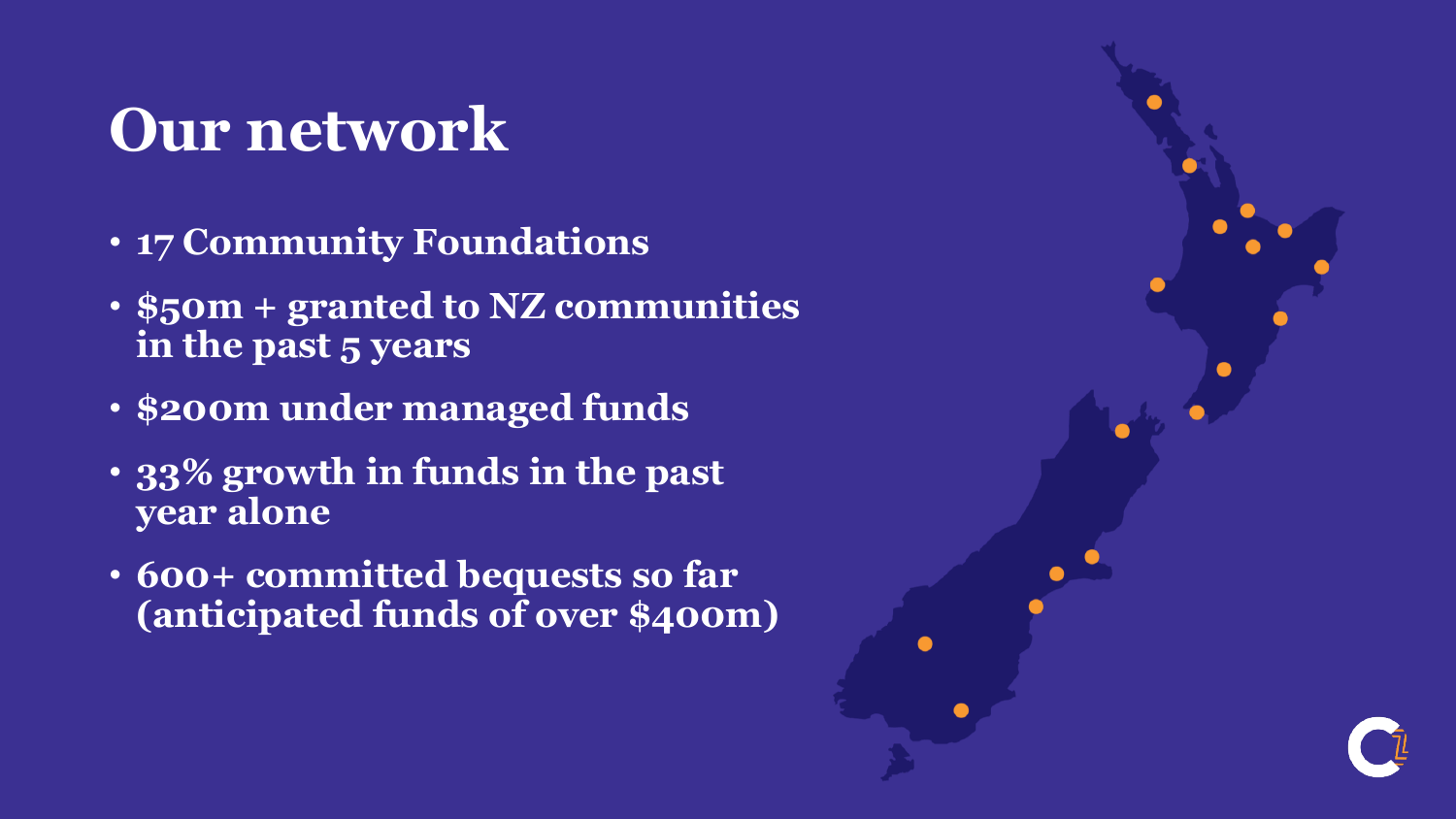By sponsoring the CFNZ Conference 2021, your company will be in prime position for exposure to the Community Foundations sector.

As a sponsor, you and your team will have the opportunity to engage with professionals and decision-makers from across New Zealand, with two days of exceptional business development opportunities, all under the one roof.

[See our conference programme](https://communityfoundations.org.nz/cfnz-conference-programme-2021) here

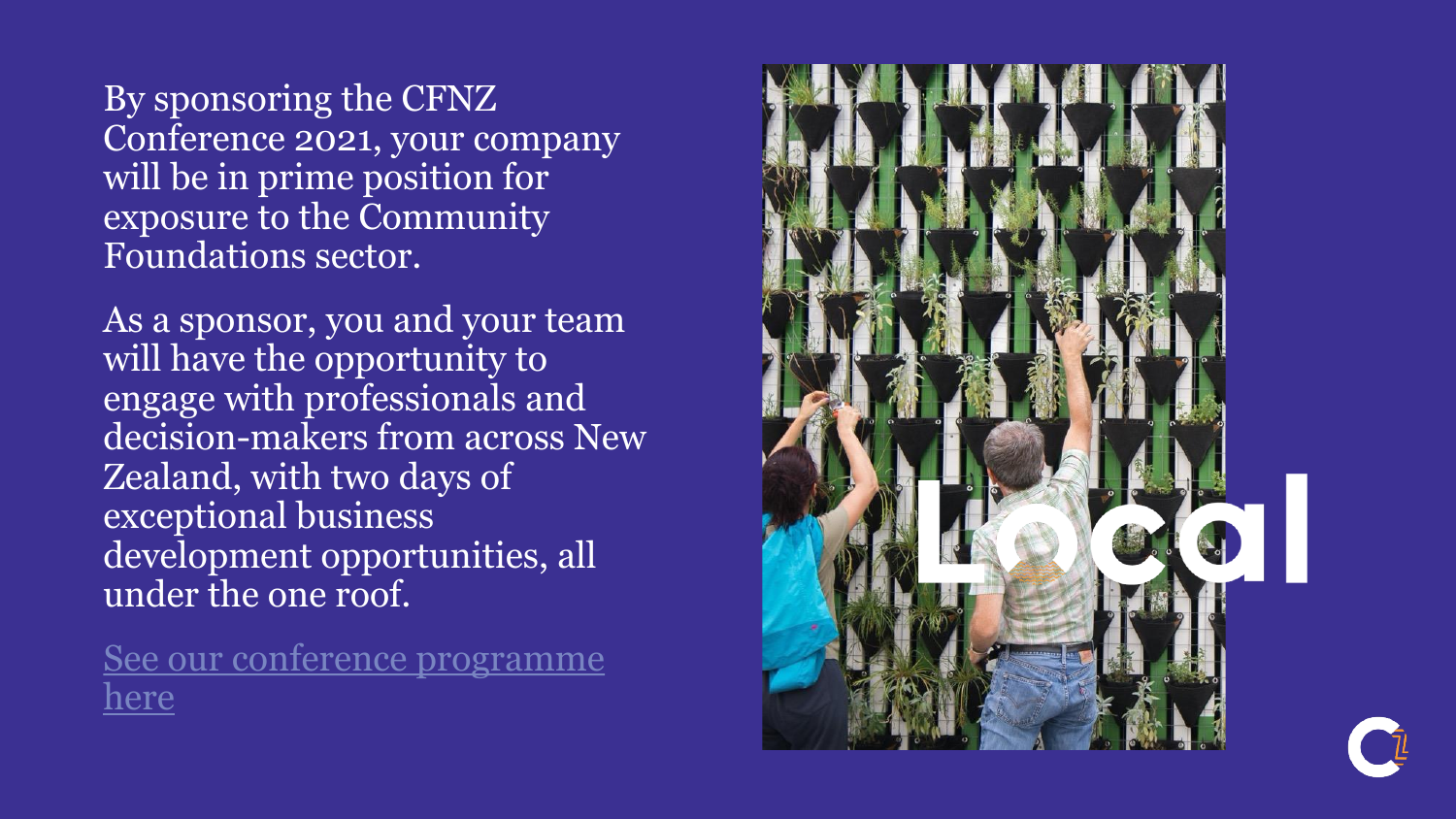Plus, you'll be sending a message to our specialist sector that your company supports their work, and the changemakers who impact NZ's good causes.



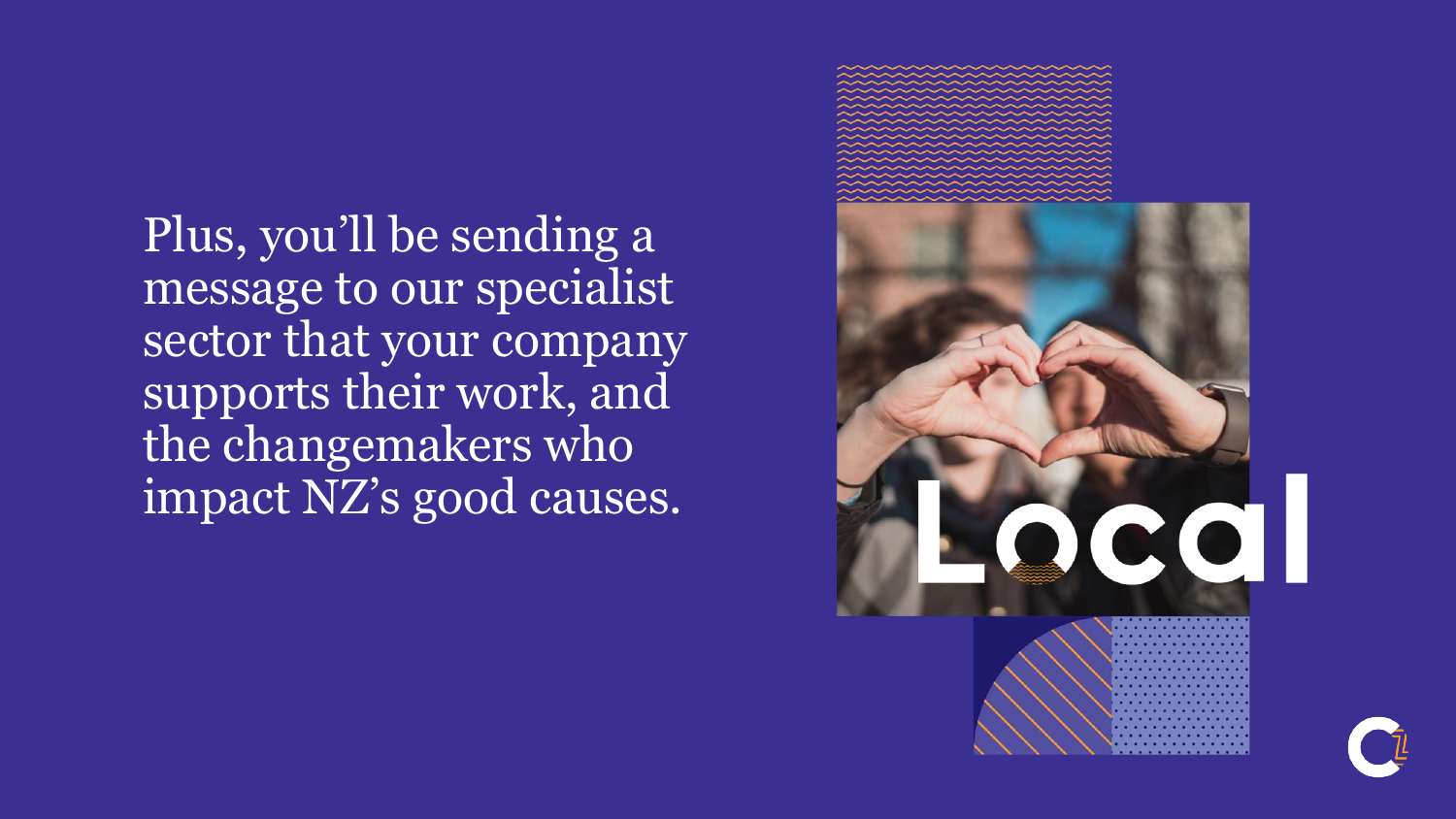#### **Consider the benefits:**

- High-visibility exhibition space, limited to 3 exhibition spots
- Unrivalled networking opportunities
- Build brand recognition amongst NZ's growing network of Community Foundations
- Showcase new products & services
- Exceptional sales lead generator

*We look forward to partnering with you.*

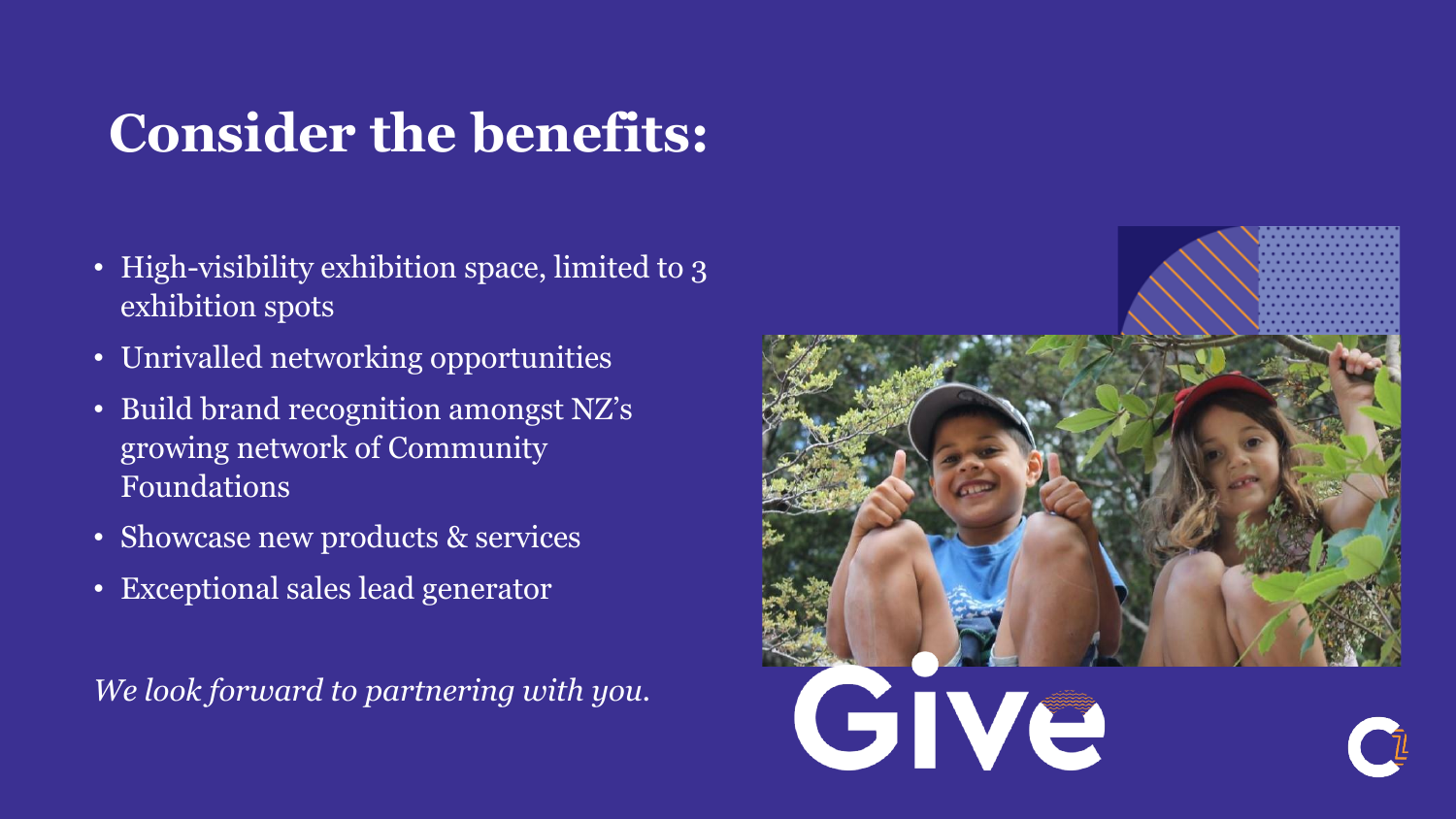#### **What we offer**

- Alignment with an exclusive group of brands and organisations that are collaboratively driving change across the country
- Access to unique local networks and knowledge
- Exclusivity as the only partner from your sector

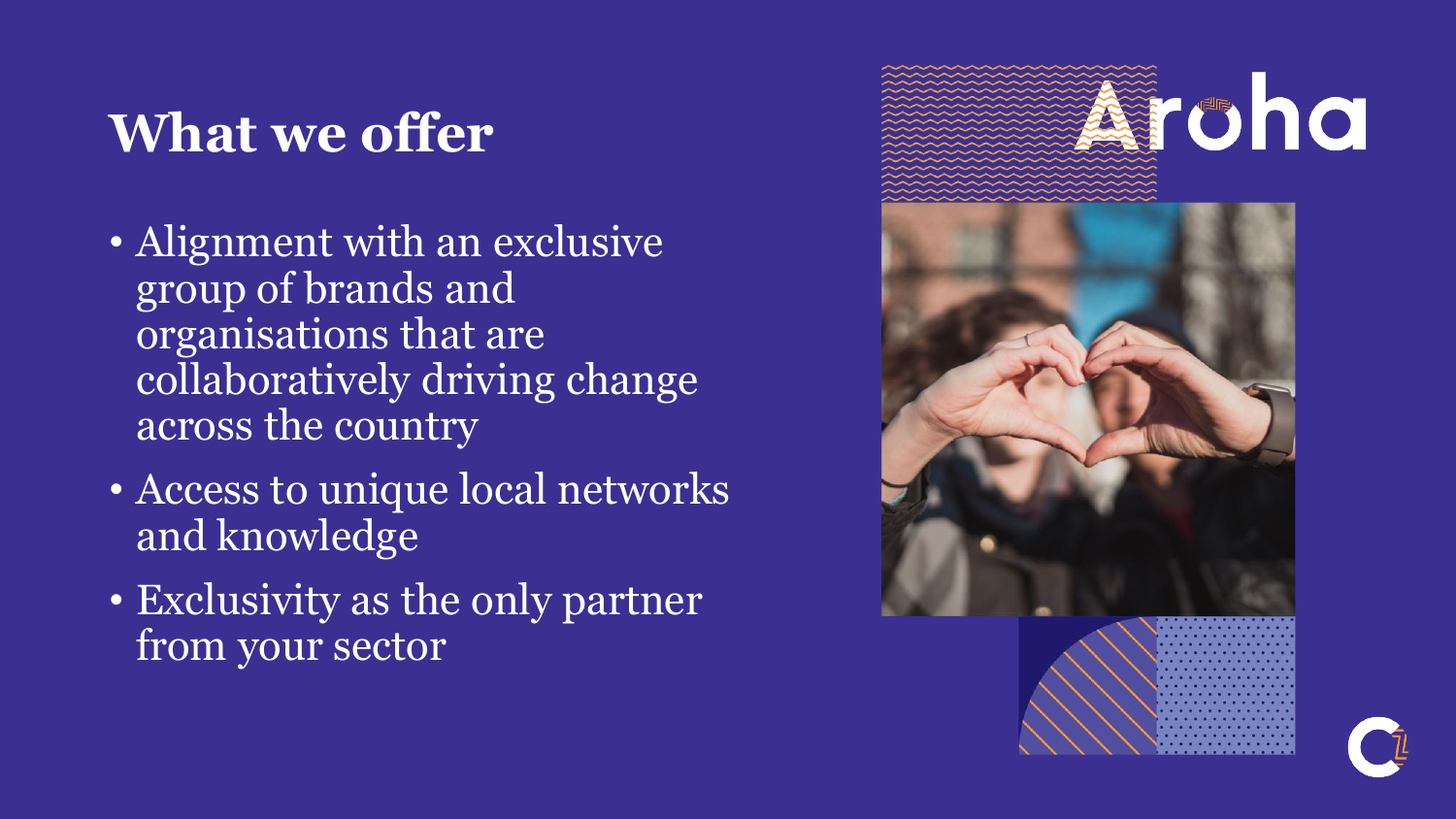#### **Sponsorship packages:**



#### Exclusive dinner naming rights sponsorship: \$6,500\*

- Logo placement on all conference materials, online, hard print, conference handbook, production slides
- One brochure in delegate pack
- Display table and banner in conference foyer
- Message of thanks alongside strategic partners The Tindall Foundation and Craigs Investment Partners
- Banners at conference dinner (at the Wellington Club)
- 5 mins to speak at conference dinner and introduce guest speaker, Gavin Larsen
- One post-conference email out to delegates, sent via CFNZ
- Add \$500 for lanyard sponsorship (your logo on conference lanyards)



*\* costs do not include GST*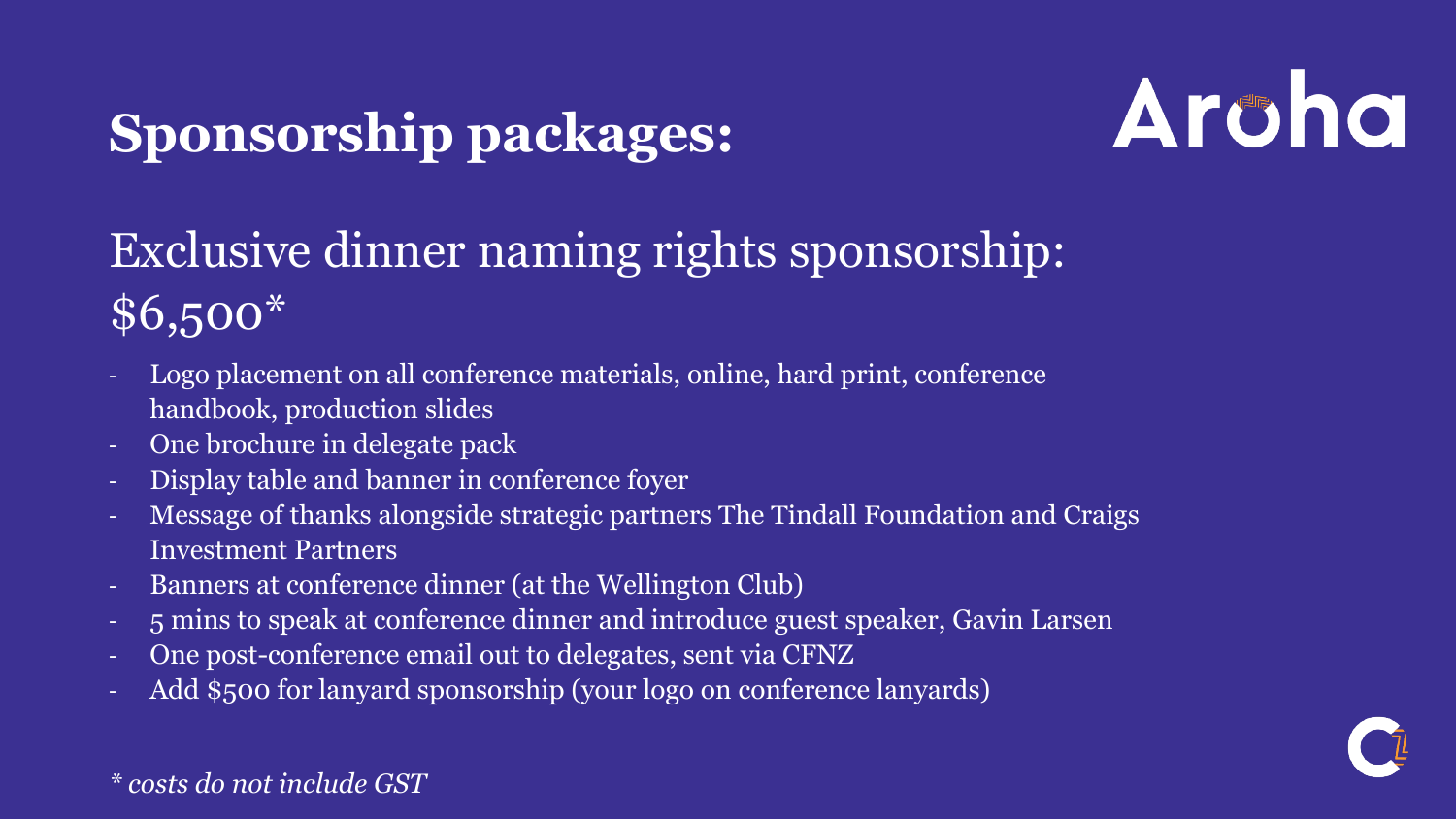#### **Sponsorship packages:**

# Archa

#### Exhibitor sponsorship (limited to 3):

\$2,500\*

- Logo placement on all conference materials, online, hard print, conference handbook, production slides.
- One brochure in delegate pack
- Display table and banner in conference foyer (limited to 3)
- Naming rights of one conference session
- One post-conference email out to delegates, sent via CFNZ
- Add \$500 for lanyard sponsorship (your logo on conference lanyards)



*\* costs do not include GST*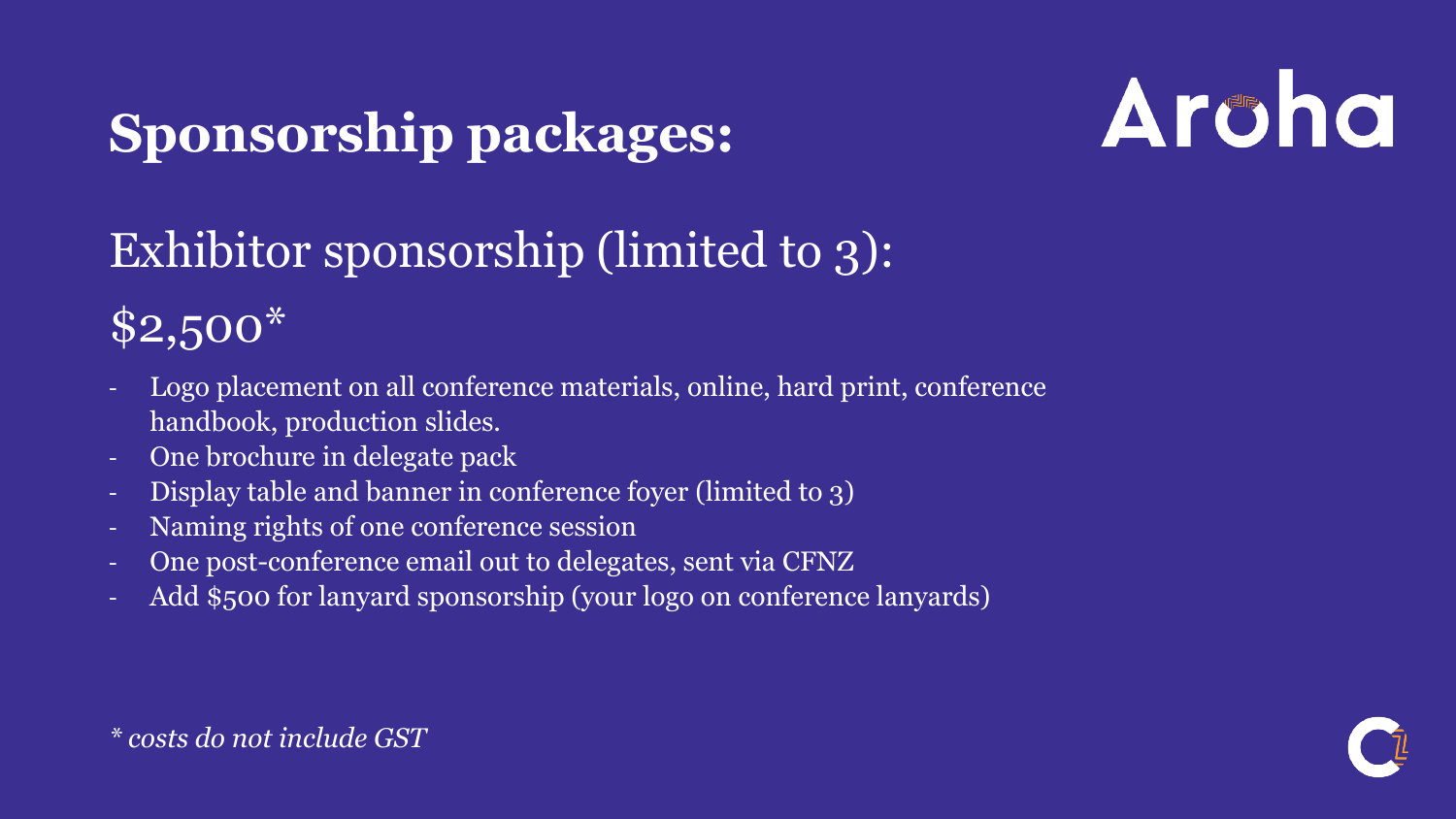#### **Sponsorship packages:**



Supporter sponsorship: \$1,000\*

- Logo placement on all conference materials, online, hard print, conference handbook, production slides
- One brochure in delegate pack



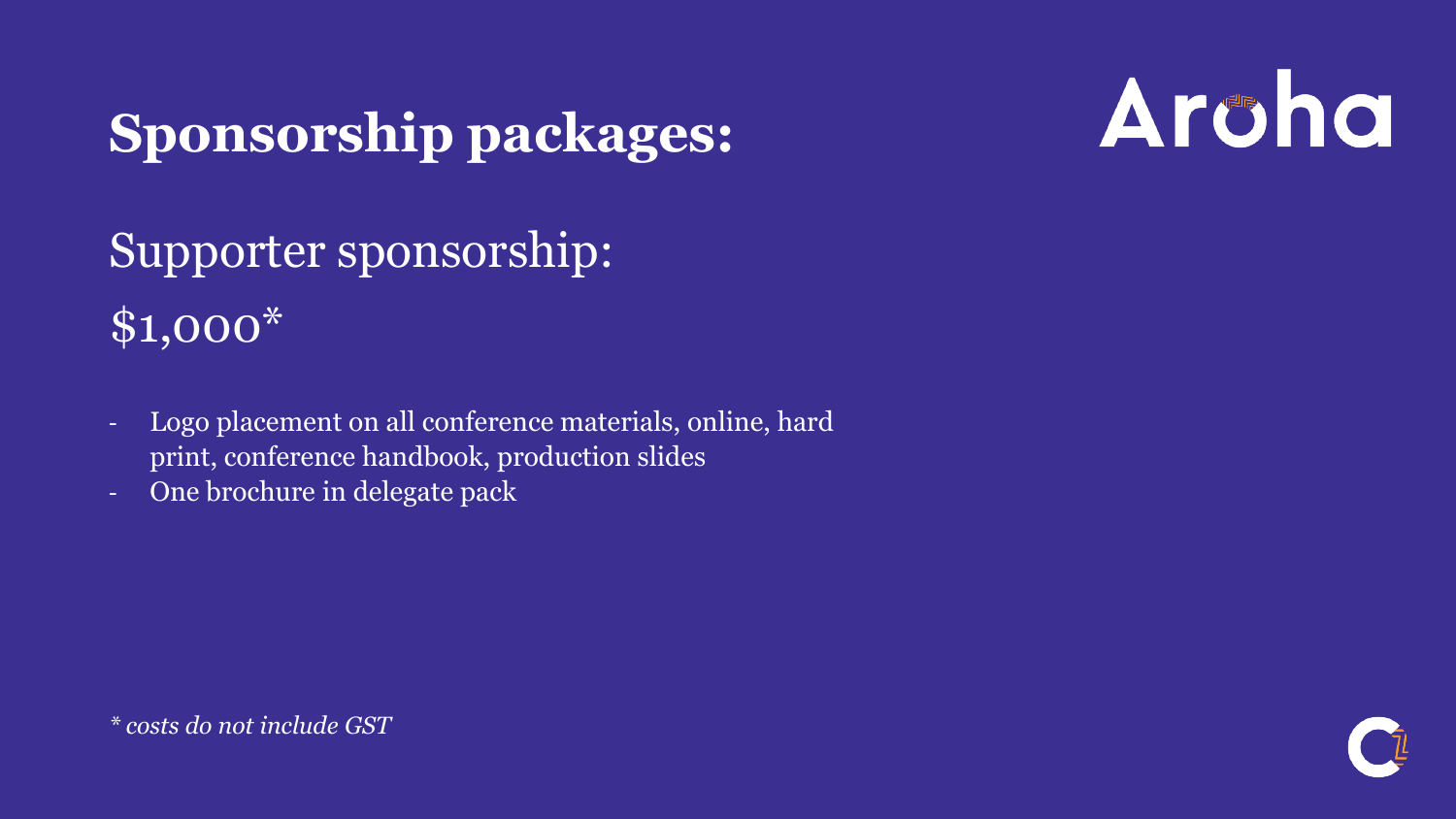#### **Who we work in partnership with**

Funding partner **Investment partner** Philanthropy sector partner Creative partner







**PLATO** CREATIVE